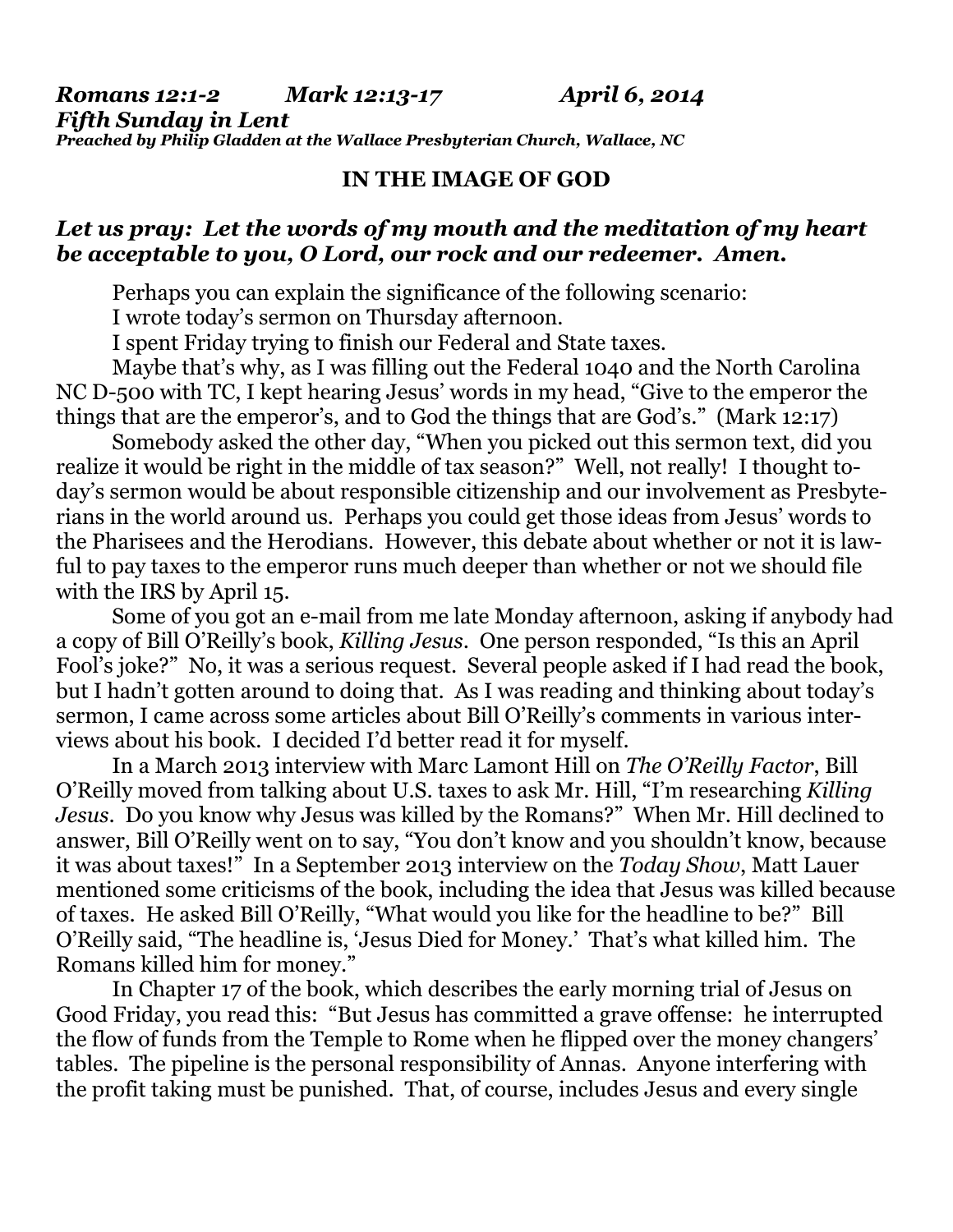one of his disciples. Annas is determined that this will be a cautionary tale for anyone who considers challenging the authority of the Temple courts."

 Today's sermon is not a book review of *Killing Jesus*. I'll be glad to talk to anybody who is interested in my opinion of the book. I have to say, Mr. O'Reilly's headline, 'Jesus Died for Money,' is a new one to me. He even references the story about Jesus and taxes, but only to recount it as one of the many activities of the Tuesday of Holy Week.

 There's no question that Jesus overturning the tables of the moneychangers in the temple on the Monday of Holy Week added fuel to the fire of that volatile last week of his life. Mark tells us, "When the chief priests and the scribes heard it, they kept looking for a way to kill him." (Mark 12:18) But, the controversy — the trap — about paying taxes to the emperor is just one of many things that happened on Tuesday: he explained the withered fig tree to his disciples; he had a dispute with the chief priests, scribes, and elders about his authority to do "these things"; he told a scathing parable against the religious leaders; they tried to trap him with the question about taxes; they tried to trap him with a question about the resurrection; someone asked him about the greatest commandment; he watched people at the temple treasury; and he talked to his disciples about the coming sacrilege of the temple. Mark 12:12 says, "When they realized he had told this parable against them, they wanted to arrest him, but they feared the crowd. So they left him and went away."

The trick question about paying taxes to the emperor is just that  $-$  a trick, a trap, a way to get Jesus to indict himself and to lose favor, either with the crowds that have been following him or with the Roman authorities. If Jesus were to say, "Yes, pay the taxes to the emperor," the crowds would have been unhappy. They chafed under the tax burden of the foreign, pagan, occupying power. To add insult to injury, they had to use coins with the picture of the Roman emperor on them. Also, inscribed on the coins at that time were the words, "Tiberius Caesar, Son of the Divine Augustus, Pontifex Maximus" (which means "High Priest"). Blasphemous!

 But, if Jesus were to say, "No, don't pay the taxes to the emperor," he could be accused of stirring up a rebellion against Rome. A tax rebellion had already occurred around 6 A.D., but it was brutally crushed by the Romans.

 There's no question that the Roman taxes were a burden for the people of first century A.D. Palestine. The poll tax, based on the census, was one denarius — about a day's wages, which would be a tremendous amount of money for people barely scraping by. And it's not as if the people benefited from the taxes. They didn't get new roads or fire and police protection. The tax money was used to keep the masses happy in Rome and to feed them, while the emperor used other monies to finance his opulent building projects.

 Archaeologists have uncovered tax-collector receipts from the first century A.D. which show that people had to pay Roman taxes on all sorts of things. There was a trade tax, a poll tax, a poll tax with additional charges, a poll tax for someone who died halfway through the year, a salt tax, a public baths tax, a basket tax, a beer tax, a com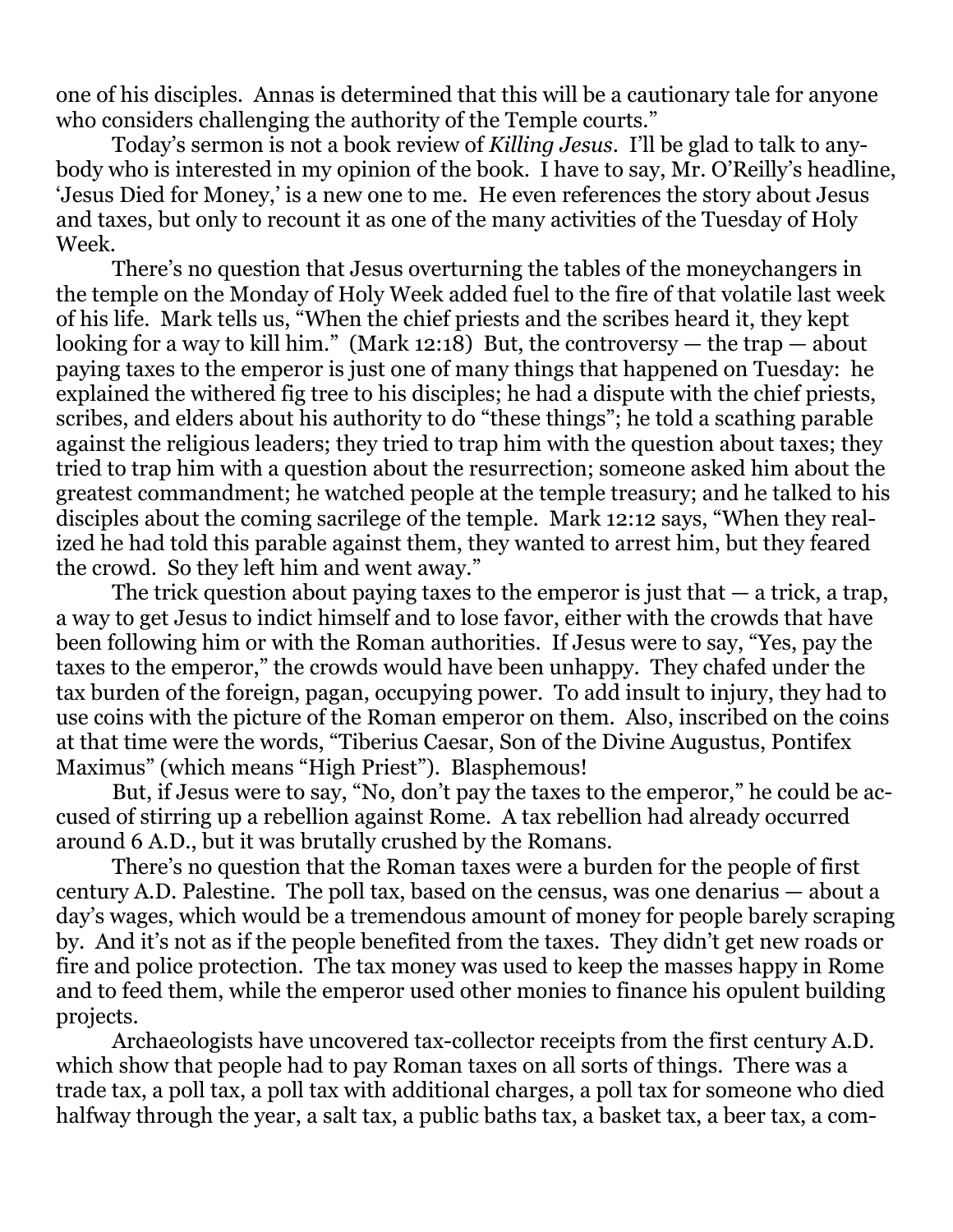pany or property tax, and a harvest tax "paid in kind." Listen to this receipt: "It is Pshenenter, son of Peteese, who says to . . . 'I have been (paid) fully (with) the Collection of the God for the year 7 (?) and with the Collection of the God for the year 8 of the exalted Tiberius Claudius Caesar Augustus.' Pshenenter, son of Peteese, has written (this)."

 How will Jesus answer this trick question (which he recognizes for what is really is)? His answer is probably one of the most quoted sentences of the Bible, even by people who might not know where it comes from. Here it is in the King James Version: "Render therefore unto Caesar the things which are Caesar's; and unto God the things that are God's." Mark tells us, "they were utterly amazed at him."

 What does that mean? "Give to the emperor the things that are the emperor's, and to God the things that are God's." Does that mean we're supposed to pay taxes or not? Can you even take this story from Mark 12 and superimpose it on our 21st century life as taxpayers in a democratic country? Is this story from Mark 12 even really about paying taxes, despite what some of the Pharisees and the Herodians asked Jesus?

 Maybe Jesus' ambiguous answer about giving what belongs to Caesar to Caesar and what belongs to God to God is meant to make all of us — first-century Pharisees and Herodians and twenty-first century Presbyterians and other Christians — decide what is most important in our lives. Once we make that decision — especially if we decide that God is the most important thing in our lives — then we have always to hold all of the other claims upon our lives over against God's claim on us. In her commentary on the story about taxes and loyalties, Jeannine Brown writes, "The issues raised by this biblical passage are ones of allegiance. If God owns all, then we belong to God alone. Yet we live a life in which competing powers and influences vie to own us, to sway us, to capture our hearts . . . to live in whole hearted allegiance to God, while navigating in life contexts that often pull at that allegiance."1

 While taxes are on our minds this time of year, Jesus' answer about Caesar's things and God's things has much more to do with where our ultimate loyalties lie than with what percentage of our income we have to pay in taxes, and for what purposes. Think about what Wayne read from Romans 12:2 a few minutes ago: "Do not be conformed to this world, but be transformed by the renewing of your minds, so that you may discern what is the will of God . . ." Paul's words are at the core of Jesus' answer to the Pharisees and Herodians. What's most important in your life? And how does that shape and affect everything else you do? Jesus' response about Caesar and God doesn't mean there is an equal balance sheet between the emperor and God. Even Caesar and the things that are Caesar's ultimately belong to God.

 The reality is, we live in a Caesar world as people who put their faith in the God who claims us in baptism and calls us to live according to the value of his kingdom. Jesus said, "Let me see one of Caesar's coins," and then asked, "Whose head is this, and whose title?" It was Caesar's, of course. It has been suggested — and, I think, rightfully so — that Jesus was saying something like, "The coin was minted in the image of Caesar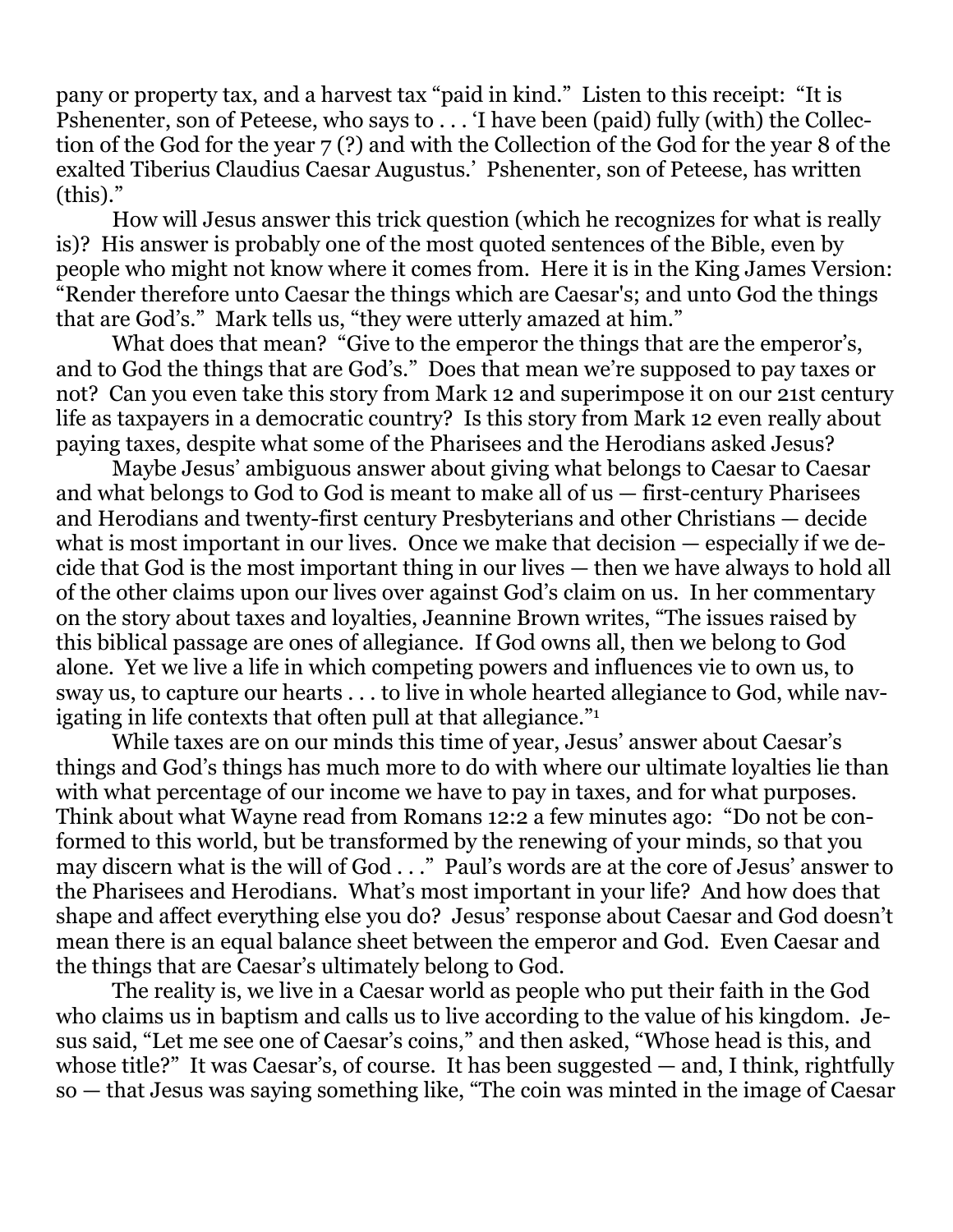and so it belongs to Caesar. You have been made in the image of God and so you belong to God."

 Again and again, Jesus made his opponents and his followers think and come to their own conclusions. It's no different with us, even 2000 years later. If we're looking for a neat formula in this story about how to pay taxes or an economic theory, we'll be sadly disappointed. Instead, Jesus' words to the Pharisees and Herodians mean that we will always have to decide, in every instance, what it means to "render unto Caesar the things that are Caesar's and unto God the things that are God's," what it means to live as people of God in a world which puts many demands on our loyalties, our time, and our resources.

 Here are some interesting thoughts about Caesar and God and our Christian lives: "In one sense, God has a total claim on our allegiance. There is nothing which does not belong to him. Nevertheless, society, through its legitimate authorities, also has a claim on our allegiance. It can make demands on us . . . the words of Jesus remain our guiding principle: We give to God what belongs to him; we give to society what it has a right to ask of us, our cooperation in making it a place guided by the principles and values of the Kingdom. To do anything less is to fail to give everything to  $God.$ "2

 Jesus had his run-in with some of the Pharisees and Herodians on Tuesday of what we now call "Holy Week," two days before the Festival of the Passover. Isn't it interesting that our Tax Day  $-$  Tuesday, April  $15 -$  is the first full day of this year's Jewish Festival of the Passover AND right in the middle of the week when we remember what God has done for us in the death and resurrection of Jesus Christ?

 Even if you've already filed your 2013 taxes, take a minute on Tuesday, April 15, and think about what Jesus said — "Give to the emperor the things that are the emperor's, and to God the things that are God's." Think about how we — people created in the image of God — can give God what rightfully belongs to him: our very selves as a living sacrifice, holy and acceptable to God.

## *Let us pray: (from Anselm, 2nd century A.D.)*

 *Lord, because you have made me, I owe you the whole of my love; because you have redeemed me, I owe you the whole of myself; because you have promised so much, I owe you all my being. Moreover, I owe you as much more love than myself as you are greater than I, for whom you gave yourself and to whom you promised yourself. I pray you, Lord, make me taste by love what I taste by knowledge; let me know by love what I know by understanding. I owe you more than my whole self, but I have no more, and by myself I cannot render the whole of it to you. Draw me to you, Lord, in the fullness of love. I am wholly yours by creation; make me all yours, too, in love. Amen.*